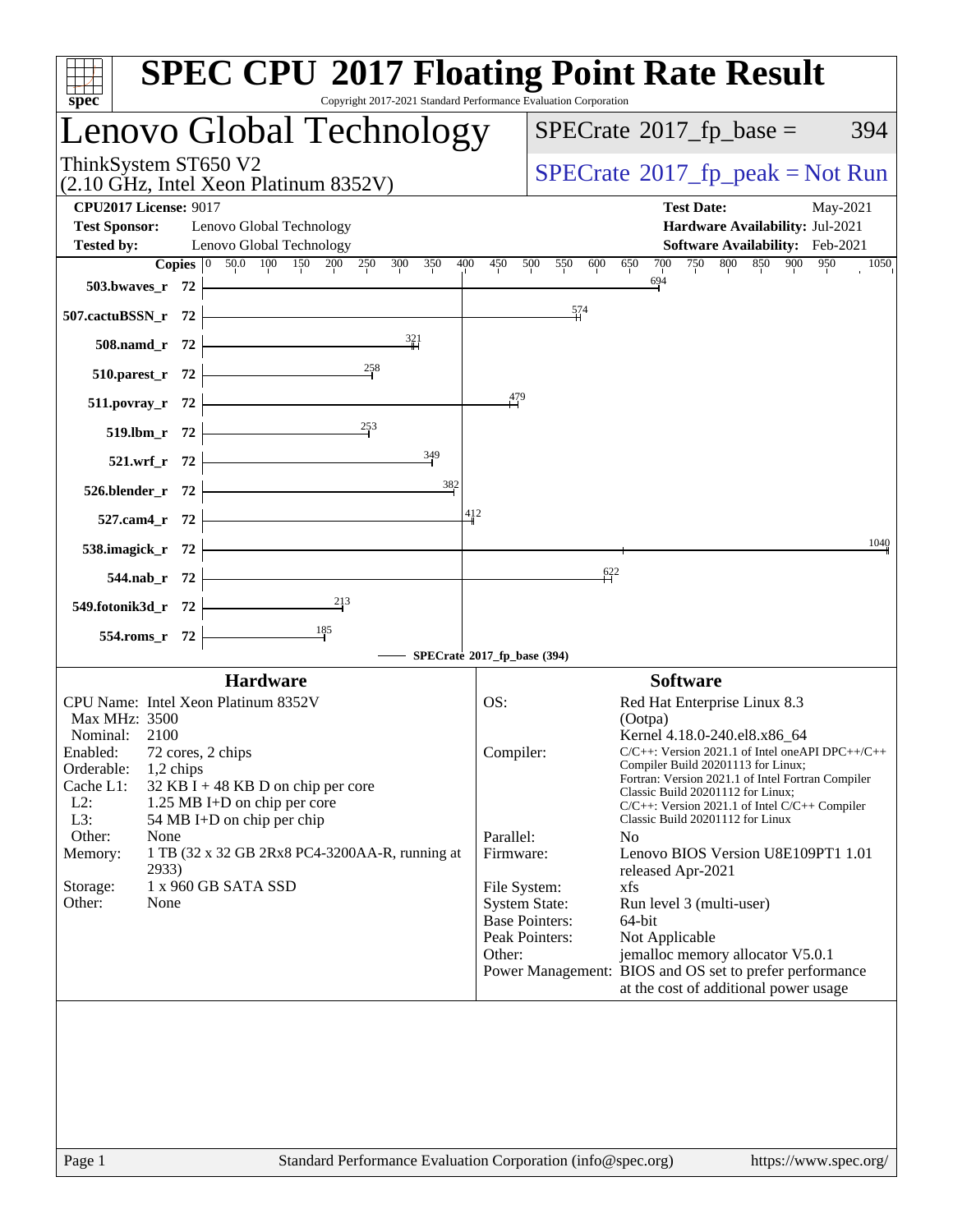

## Lenovo Global Technology

(2.10 GHz, Intel Xeon Platinum 8352V)

 $SPECTate$ <sup>®</sup>[2017\\_fp\\_base =](http://www.spec.org/auto/cpu2017/Docs/result-fields.html#SPECrate2017fpbase) 394

### ThinkSystem ST650 V2<br>(2.10 GHz, Intel Year Platinum 8352V)

**[CPU2017 License:](http://www.spec.org/auto/cpu2017/Docs/result-fields.html#CPU2017License)** 9017 **[Test Date:](http://www.spec.org/auto/cpu2017/Docs/result-fields.html#TestDate)** May-2021

**[Test Sponsor:](http://www.spec.org/auto/cpu2017/Docs/result-fields.html#TestSponsor)** Lenovo Global Technology **[Hardware Availability:](http://www.spec.org/auto/cpu2017/Docs/result-fields.html#HardwareAvailability)** Jul-2021 **[Tested by:](http://www.spec.org/auto/cpu2017/Docs/result-fields.html#Testedby)** Lenovo Global Technology **[Software Availability:](http://www.spec.org/auto/cpu2017/Docs/result-fields.html#SoftwareAvailability)** Feb-2021

### **[Results Table](http://www.spec.org/auto/cpu2017/Docs/result-fields.html#ResultsTable)**

|                                         | <b>Base</b>    |                |       |                |       | <b>Peak</b>    |            |               |                |              |                |              |                |              |
|-----------------------------------------|----------------|----------------|-------|----------------|-------|----------------|------------|---------------|----------------|--------------|----------------|--------------|----------------|--------------|
| <b>Benchmark</b>                        | <b>Copies</b>  | <b>Seconds</b> | Ratio | <b>Seconds</b> | Ratio | <b>Seconds</b> | Ratio      | <b>Copies</b> | <b>Seconds</b> | <b>Ratio</b> | <b>Seconds</b> | <b>Ratio</b> | <b>Seconds</b> | <b>Ratio</b> |
| 503.bwaves_r                            | 72             | 1041           | 694   | 1039           | 695   | 1041           | 693        |               |                |              |                |              |                |              |
| 507.cactuBSSN r                         | 72             | 159            | 575   | 159            | 574   | 161            | 568        |               |                |              |                |              |                |              |
| $508$ .namd $r$                         | 72             | 215            | 318   | 208            | 329   | 213            | 321        |               |                |              |                |              |                |              |
| 510.parest_r                            | 72             | 731            | 258   | 728            | 259   | 732            | 257        |               |                |              |                |              |                |              |
| 511.povray_r                            | 72             | 351            | 480   | 351            | 479   | 360            | 467        |               |                |              |                |              |                |              |
| 519.lbm r                               | 72             | 300            | 253   | 299            | 253   | 301            | 252        |               |                |              |                |              |                |              |
| $521$ .wrf r                            | 72             | 463            | 349   | 463            | 348   | 462            | 349        |               |                |              |                |              |                |              |
| 526.blender r                           | 72             | 287            | 382   | 287            | 381   | 287            | 382        |               |                |              |                |              |                |              |
| $527$ .cam $4r$                         | 72             | 306            | 412   | 307            | 410   | 306            | 412        |               |                |              |                |              |                |              |
| 538.imagick_r                           | 72             | 172            | 1040  | 172            | 1040  | 280            | 640        |               |                |              |                |              |                |              |
| 544.nab r                               | 72             | 195            | 622   | 195            | 622   | 198            | 611        |               |                |              |                |              |                |              |
| 549.fotonik3d r                         | 72             | 1319           | 213   | 1320           | 213   | 1320           | 213        |               |                |              |                |              |                |              |
| $554$ .roms_r                           | 72             | 617            | 186   | 621            | 184   | 620            | <b>185</b> |               |                |              |                |              |                |              |
| $SPECrate^{\circ}2017$ fp base =<br>394 |                |                |       |                |       |                |            |               |                |              |                |              |                |              |
| $SPECrate^{\circ}2017$ fp peak =        | <b>Not Run</b> |                |       |                |       |                |            |               |                |              |                |              |                |              |

Results appear in the [order in which they were run](http://www.spec.org/auto/cpu2017/Docs/result-fields.html#RunOrder). Bold underlined text [indicates a median measurement.](http://www.spec.org/auto/cpu2017/Docs/result-fields.html#Median)

### **[Submit Notes](http://www.spec.org/auto/cpu2017/Docs/result-fields.html#SubmitNotes)**

 The numactl mechanism was used to bind copies to processors. The config file option 'submit' was used to generate numactl commands to bind each copy to a specific processor. For details, please see the config file.

### **[Operating System Notes](http://www.spec.org/auto/cpu2017/Docs/result-fields.html#OperatingSystemNotes)**

Stack size set to unlimited using "ulimit -s unlimited"

### **[Environment Variables Notes](http://www.spec.org/auto/cpu2017/Docs/result-fields.html#EnvironmentVariablesNotes)**

Environment variables set by runcpu before the start of the run: LD\_LIBRARY\_PATH = "/home/cpu2017-1.1.5-ic2021.1-revB/lib/intel64:/home/cpu2017-1.1.5-ic202 1.1-revB/je5.0.1-64" MALLOC\_CONF = "retain:true"

### **[General Notes](http://www.spec.org/auto/cpu2017/Docs/result-fields.html#GeneralNotes)**

 Binaries compiled on a system with 1x Intel Core i9-7980XE CPU + 64GB RAM memory using Red Hat Enterprise Linux 8.1 Transparent Huge Pages enabled by default

#### **(Continued on next page)**

Page 2 Standard Performance Evaluation Corporation [\(info@spec.org\)](mailto:info@spec.org) <https://www.spec.org/>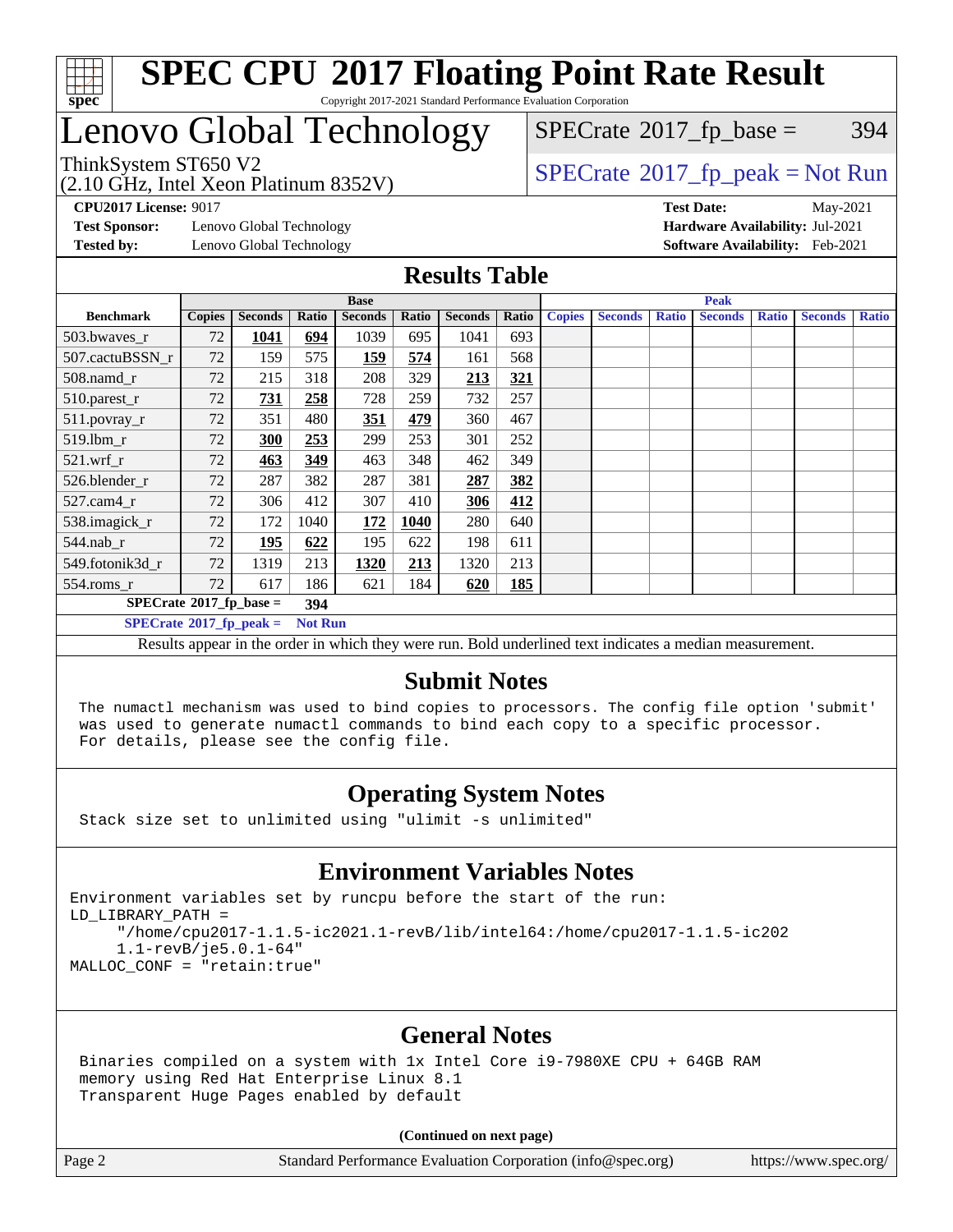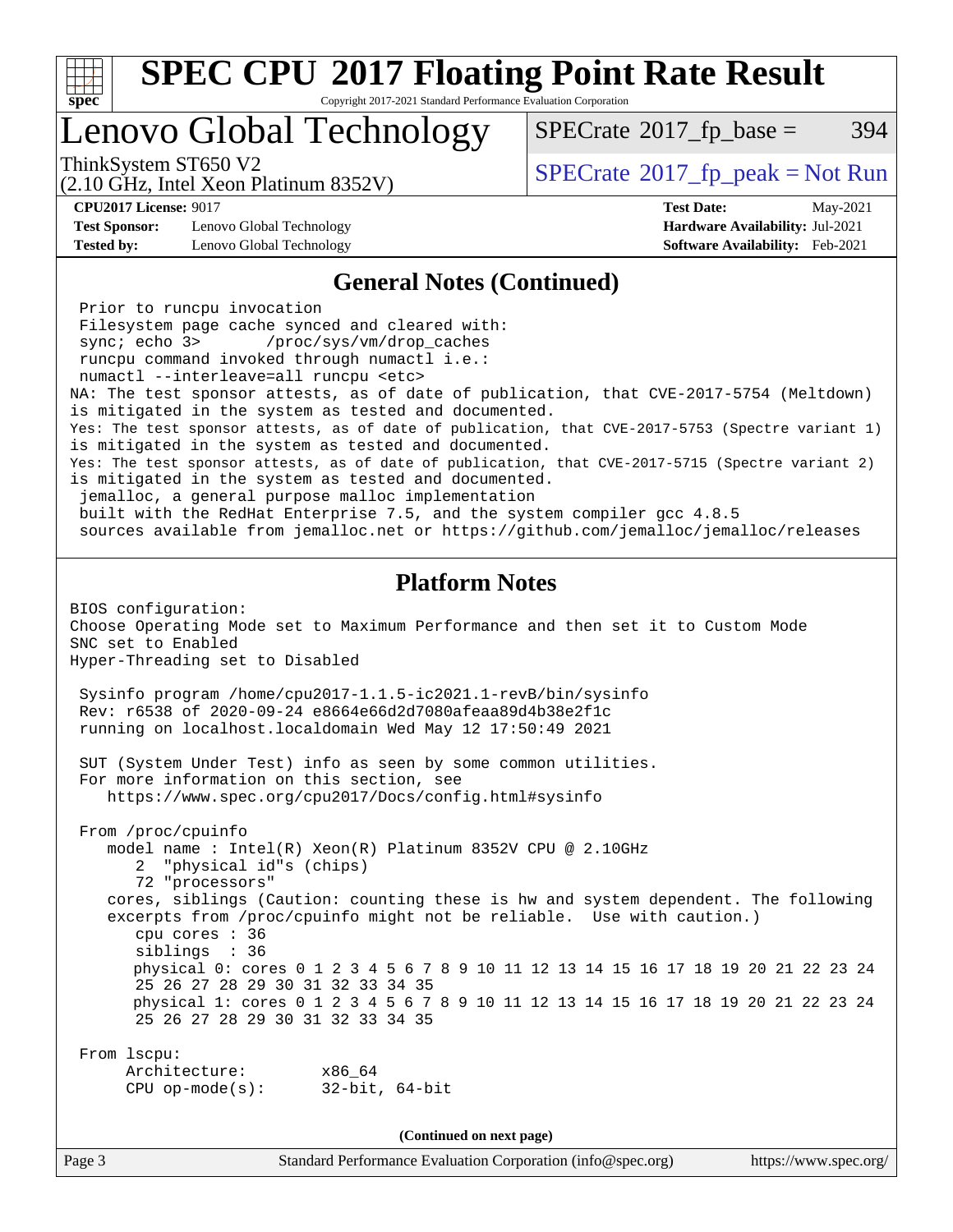

Copyright 2017-2021 Standard Performance Evaluation Corporation

Lenovo Global Technology

 $SPECTate@2017_fp\_base = 394$ 

(2.10 GHz, Intel Xeon Platinum 8352V)

ThinkSystem ST650 V2<br>(2.10 GHz, Intel Yeon Platinum 8352V) [SPECrate](http://www.spec.org/auto/cpu2017/Docs/result-fields.html#SPECrate2017fppeak)®[2017\\_fp\\_peak = N](http://www.spec.org/auto/cpu2017/Docs/result-fields.html#SPECrate2017fppeak)ot Run

**[Test Sponsor:](http://www.spec.org/auto/cpu2017/Docs/result-fields.html#TestSponsor)** Lenovo Global Technology **[Hardware Availability:](http://www.spec.org/auto/cpu2017/Docs/result-fields.html#HardwareAvailability)** Jul-2021 **[Tested by:](http://www.spec.org/auto/cpu2017/Docs/result-fields.html#Testedby)** Lenovo Global Technology **[Software Availability:](http://www.spec.org/auto/cpu2017/Docs/result-fields.html#SoftwareAvailability)** Feb-2021

**[CPU2017 License:](http://www.spec.org/auto/cpu2017/Docs/result-fields.html#CPU2017License)** 9017 **[Test Date:](http://www.spec.org/auto/cpu2017/Docs/result-fields.html#TestDate)** May-2021

### **[Platform Notes \(Continued\)](http://www.spec.org/auto/cpu2017/Docs/result-fields.html#PlatformNotes)**

| Byte Order:                                                                          | Little Endian                                                                        |  |  |  |  |  |  |
|--------------------------------------------------------------------------------------|--------------------------------------------------------------------------------------|--|--|--|--|--|--|
| CPU(s):                                                                              | 72                                                                                   |  |  |  |  |  |  |
| On-line CPU(s) list: $0-71$                                                          |                                                                                      |  |  |  |  |  |  |
| Thread(s) per core:                                                                  | 1                                                                                    |  |  |  |  |  |  |
| $Core(s)$ per socket:                                                                | 36                                                                                   |  |  |  |  |  |  |
| Socket(s):                                                                           | 2                                                                                    |  |  |  |  |  |  |
| NUMA $node(s):$                                                                      | 4                                                                                    |  |  |  |  |  |  |
| Vendor ID:                                                                           | GenuineIntel                                                                         |  |  |  |  |  |  |
| CPU family:                                                                          | 6                                                                                    |  |  |  |  |  |  |
| Model:                                                                               | 106                                                                                  |  |  |  |  |  |  |
| Model name:                                                                          | $Intel(R) Xeon(R) Platinum 8352V CPU @ 2.10GHz$                                      |  |  |  |  |  |  |
| Stepping:                                                                            | 6                                                                                    |  |  |  |  |  |  |
| CPU MHz:                                                                             | 2500.000                                                                             |  |  |  |  |  |  |
| BogoMIPS:                                                                            | 4200.00                                                                              |  |  |  |  |  |  |
| Virtualization:                                                                      | $VT - x$                                                                             |  |  |  |  |  |  |
| L1d cache:                                                                           | 48K                                                                                  |  |  |  |  |  |  |
| Lli cache:                                                                           | 32K                                                                                  |  |  |  |  |  |  |
| $L2$ cache:                                                                          | 1280K                                                                                |  |  |  |  |  |  |
| $L3$ cache:                                                                          | 55296K                                                                               |  |  |  |  |  |  |
| NUMA $node0$ $CPU(s)$ :                                                              | $0 - 17$                                                                             |  |  |  |  |  |  |
| NUMA nodel CPU(s):                                                                   | $18 - 35$                                                                            |  |  |  |  |  |  |
| NUMA $node2$ $CPU(s):$                                                               | $36 - 53$                                                                            |  |  |  |  |  |  |
| NUMA $node3$ $CPU(s)$ :                                                              | $54 - 71$                                                                            |  |  |  |  |  |  |
| Flaqs:                                                                               | fpu vme de pse tsc msr pae mce cx8 apic sep mtrr pge mca cmov                        |  |  |  |  |  |  |
|                                                                                      | pat pse36 clflush dts acpi mmx fxsr sse sse2 ss ht tm pbe syscall nx pdpelgb rdtscp  |  |  |  |  |  |  |
| lm constant_tsc art arch_perfmon pebs bts rep_good nopl xtopology nonstop_tsc cpuid  |                                                                                      |  |  |  |  |  |  |
|                                                                                      | aperfmperf pni pclmulqdq dtes64 ds_cpl vmx smx est tm2 ssse3 sdbg fma cx16 xtpr pdcm |  |  |  |  |  |  |
|                                                                                      | pcid dca sse4_1 sse4_2 x2apic movbe popcnt tsc_deadline_timer aes xsave avx f16c     |  |  |  |  |  |  |
|                                                                                      | rdrand lahf_lm abm 3dnowprefetch cpuid_fault epb cat_13 invpcid_single intel_ppin    |  |  |  |  |  |  |
|                                                                                      | ssbd mba ibrs ibpb stibp ibrs_enhanced tpr_shadow vnmi flexpriority ept vpid ept_ad  |  |  |  |  |  |  |
|                                                                                      | fsgsbase tsc_adjust bmil hle avx2 smep bmi2 erms invpcid cqm rdt_a avx512f avx512dq  |  |  |  |  |  |  |
|                                                                                      | rdseed adx smap avx512ifma clflushopt clwb intel_pt avx512cd sha_ni avx512bw         |  |  |  |  |  |  |
|                                                                                      | avx512vl xsaveopt xsavec xgetbvl xsaves cqm_llc cqm_occup_llc cqm_mbm_total          |  |  |  |  |  |  |
|                                                                                      | cqm_mbm_local split_lock_detect wbnoinvd dtherm ida arat pln pts avx512vbmi umip pku |  |  |  |  |  |  |
|                                                                                      | ospke avx512_vbmi2 gfni vaes vpclmulqdq avx512_vnni avx512_bitalg tme                |  |  |  |  |  |  |
|                                                                                      | avx512_vpopcntdq la57 rdpid md_clear pconfig flush_11d arch_capabilities             |  |  |  |  |  |  |
|                                                                                      |                                                                                      |  |  |  |  |  |  |
| /proc/cpuinfo cache data                                                             |                                                                                      |  |  |  |  |  |  |
| cache size $: 55296$ KB                                                              |                                                                                      |  |  |  |  |  |  |
|                                                                                      |                                                                                      |  |  |  |  |  |  |
| From numactl --hardware WARNING: a numactl 'node' might or might not correspond to a |                                                                                      |  |  |  |  |  |  |
| physical chip.                                                                       |                                                                                      |  |  |  |  |  |  |
| $available: 4 nodes (0-3)$                                                           |                                                                                      |  |  |  |  |  |  |
|                                                                                      | node 0 cpus: 0 1 2 3 4 5 6 7 8 9 10 11 12 13 14 15 16 17                             |  |  |  |  |  |  |
| node 0 size: 253056 MB                                                               |                                                                                      |  |  |  |  |  |  |
| node 0 free: 257381 MB                                                               |                                                                                      |  |  |  |  |  |  |
|                                                                                      | node 1 cpus: 18 19 20 21 22 23 24 25 26 27 28 29 30 31 32 33 34 35                   |  |  |  |  |  |  |
|                                                                                      |                                                                                      |  |  |  |  |  |  |
|                                                                                      |                                                                                      |  |  |  |  |  |  |
| (Continued on next page)                                                             |                                                                                      |  |  |  |  |  |  |

Page 4 Standard Performance Evaluation Corporation [\(info@spec.org\)](mailto:info@spec.org) <https://www.spec.org/>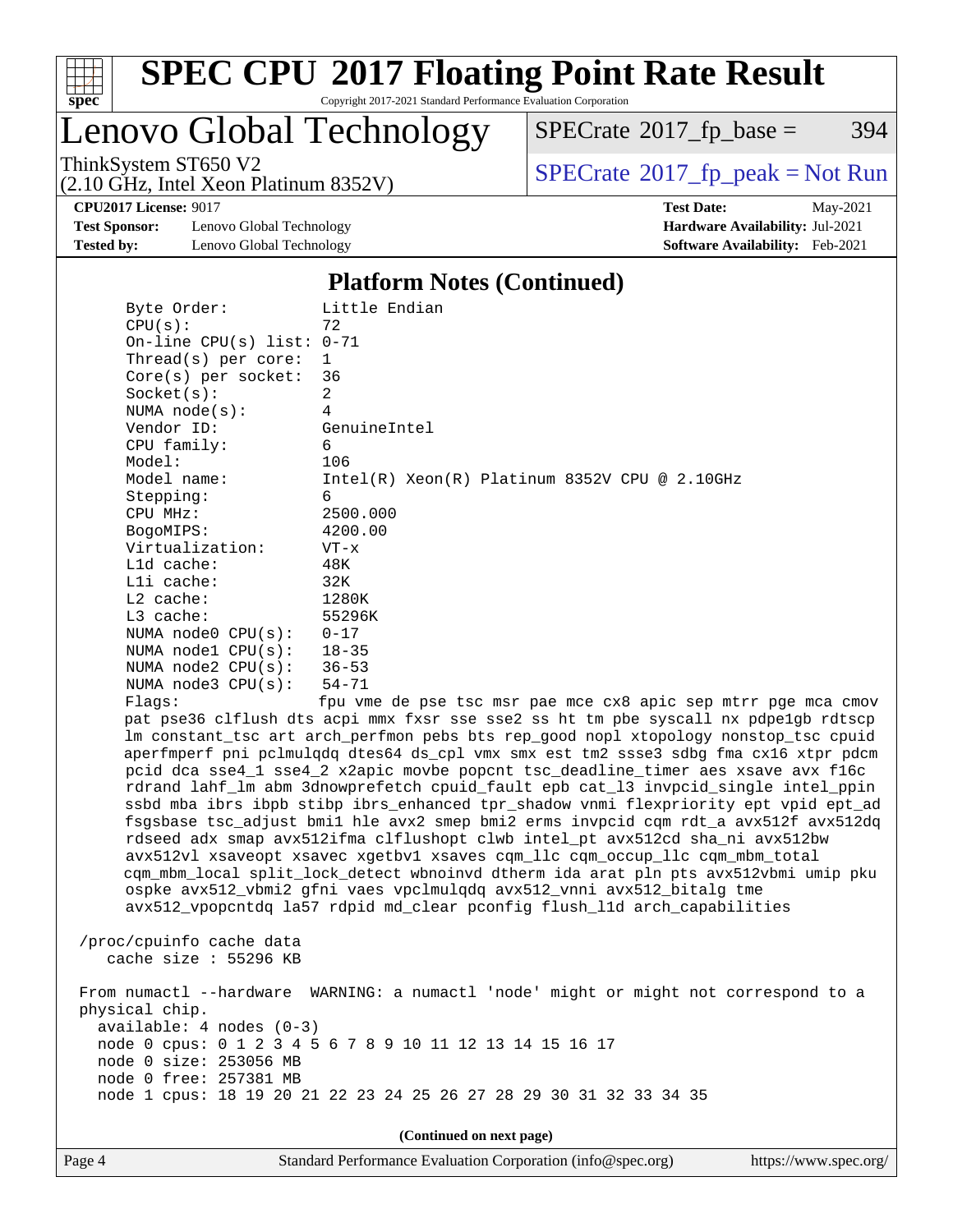

## Lenovo Global Technology

 $SPECTate$ <sup>®</sup>[2017\\_fp\\_base =](http://www.spec.org/auto/cpu2017/Docs/result-fields.html#SPECrate2017fpbase) 394

(2.10 GHz, Intel Xeon Platinum 8352V)

ThinkSystem ST650 V2<br>(2.10 GHz, Intel Xeon Platinum 8352V)  $\vert$  [SPECrate](http://www.spec.org/auto/cpu2017/Docs/result-fields.html#SPECrate2017fppeak)®[2017\\_fp\\_peak = N](http://www.spec.org/auto/cpu2017/Docs/result-fields.html#SPECrate2017fppeak)ot Run

**[Test Sponsor:](http://www.spec.org/auto/cpu2017/Docs/result-fields.html#TestSponsor)** Lenovo Global Technology **[Hardware Availability:](http://www.spec.org/auto/cpu2017/Docs/result-fields.html#HardwareAvailability)** Jul-2021 **[Tested by:](http://www.spec.org/auto/cpu2017/Docs/result-fields.html#Testedby)** Lenovo Global Technology **[Software Availability:](http://www.spec.org/auto/cpu2017/Docs/result-fields.html#SoftwareAvailability)** Feb-2021

**[CPU2017 License:](http://www.spec.org/auto/cpu2017/Docs/result-fields.html#CPU2017License)** 9017 **[Test Date:](http://www.spec.org/auto/cpu2017/Docs/result-fields.html#TestDate)** May-2021

### **[Platform Notes \(Continued\)](http://www.spec.org/auto/cpu2017/Docs/result-fields.html#PlatformNotes)**

Page 5 Standard Performance Evaluation Corporation [\(info@spec.org\)](mailto:info@spec.org) <https://www.spec.org/> node 1 size: 253351 MB node 1 free: 257803 MB node 2 cpus: 36 37 38 39 40 41 42 43 44 45 46 47 48 49 50 51 52 53 node 2 size: 253372 MB node 2 free: 257562 MB node 3 cpus: 54 55 56 57 58 59 60 61 62 63 64 65 66 67 68 69 70 71 node 3 size: 253425 MB node 3 free: 257501 MB node distances: node 0 1 2 3 0: 10 11 20 20 1: 11 10 20 20 2: 20 20 10 11 3: 20 20 11 10 From /proc/meminfo MemTotal: 1056486332 kB HugePages\_Total: 0 Hugepagesize: 2048 kB /sbin/tuned-adm active Current active profile: throughput-performance From /etc/\*release\* /etc/\*version\* os-release: NAME="Red Hat Enterprise Linux" VERSION="8.3 (Ootpa)" ID="rhel" ID\_LIKE="fedora" VERSION\_ID="8.3" PLATFORM\_ID="platform:el8" PRETTY\_NAME="Red Hat Enterprise Linux 8.3 (Ootpa)" ANSI\_COLOR="0;31" redhat-release: Red Hat Enterprise Linux release 8.3 (Ootpa) system-release: Red Hat Enterprise Linux release 8.3 (Ootpa) system-release-cpe: cpe:/o:redhat:enterprise\_linux:8.3:ga uname -a: Linux localhost.localdomain 4.18.0-240.el8.x86\_64 #1 SMP Wed Sep 23 05:13:10 EDT 2020 x86\_64 x86\_64 x86\_64 GNU/Linux Kernel self-reported vulnerability status: CVE-2018-12207 (iTLB Multihit): Not affected CVE-2018-3620 (L1 Terminal Fault): Not affected Microarchitectural Data Sampling: Not affected CVE-2017-5754 (Meltdown): Not affected **(Continued on next page)**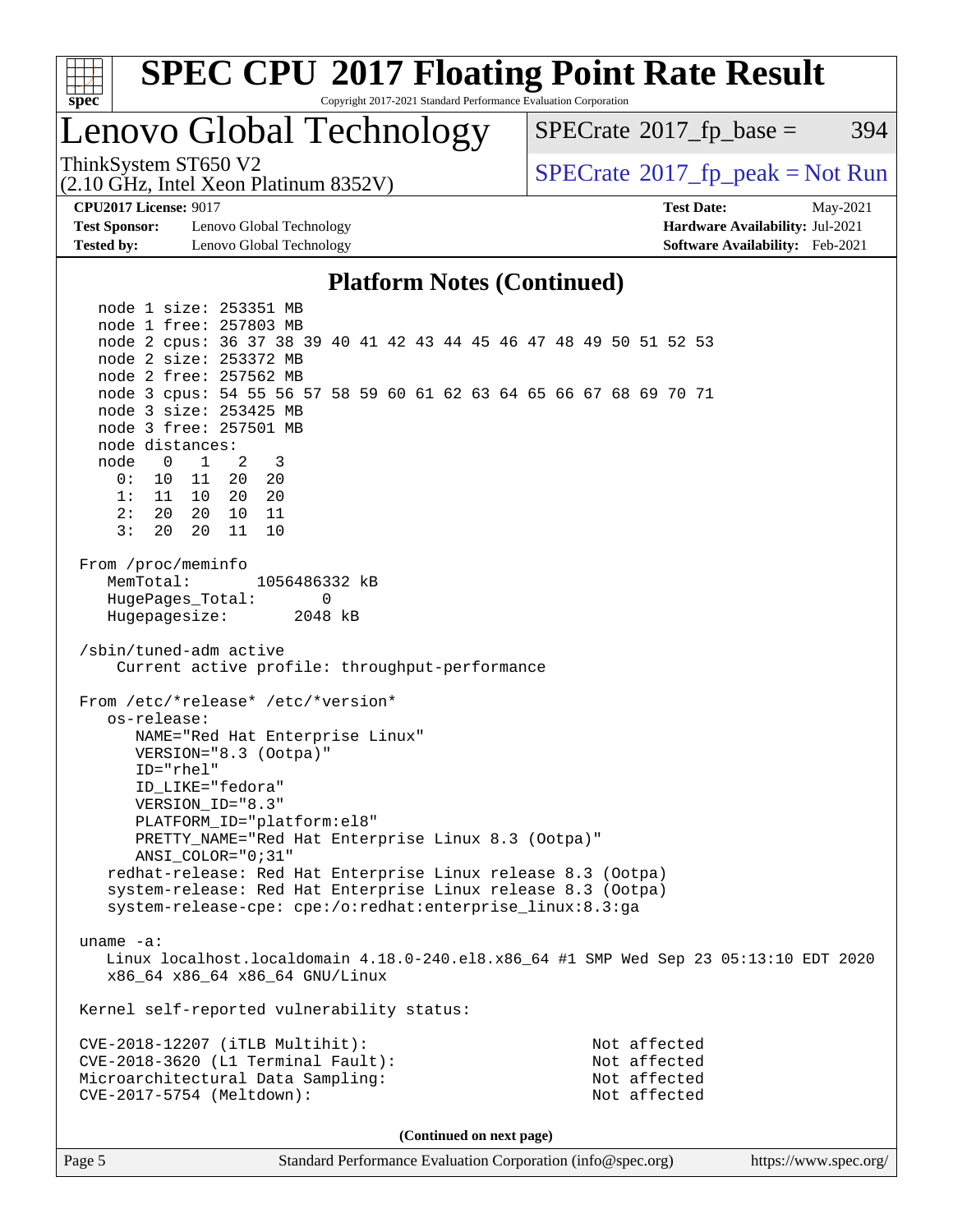| s<br>æ<br>п<br>I<br>Ľ<br>c |  |  |  |  |  |  |
|----------------------------|--|--|--|--|--|--|

Copyright 2017-2021 Standard Performance Evaluation Corporation

## Lenovo Global Technology

 $SPECTate$ <sup>®</sup>[2017\\_fp\\_base =](http://www.spec.org/auto/cpu2017/Docs/result-fields.html#SPECrate2017fpbase) 394

(2.10 GHz, Intel Xeon Platinum 8352V)

ThinkSystem ST650 V2<br>
(2.10 GHz, Intel Xeon Platinum 8352V) [SPECrate](http://www.spec.org/auto/cpu2017/Docs/result-fields.html#SPECrate2017fppeak)®[2017\\_fp\\_peak = N](http://www.spec.org/auto/cpu2017/Docs/result-fields.html#SPECrate2017fppeak)ot Run

**[Test Sponsor:](http://www.spec.org/auto/cpu2017/Docs/result-fields.html#TestSponsor)** Lenovo Global Technology **[Hardware Availability:](http://www.spec.org/auto/cpu2017/Docs/result-fields.html#HardwareAvailability)** Jul-2021 **[Tested by:](http://www.spec.org/auto/cpu2017/Docs/result-fields.html#Testedby)** Lenovo Global Technology **[Software Availability:](http://www.spec.org/auto/cpu2017/Docs/result-fields.html#SoftwareAvailability)** Feb-2021

**[CPU2017 License:](http://www.spec.org/auto/cpu2017/Docs/result-fields.html#CPU2017License)** 9017 **[Test Date:](http://www.spec.org/auto/cpu2017/Docs/result-fields.html#TestDate)** May-2021

#### **[Platform Notes \(Continued\)](http://www.spec.org/auto/cpu2017/Docs/result-fields.html#PlatformNotes)**

|                                                                                                   | CVE-2018-3639 (Speculative Store Bypass):                                                                                                                                                                                                                                                                                                                                                                            |                                                                       | Mitigation: Speculative Store<br>Bypass disabled via prctl and |
|---------------------------------------------------------------------------------------------------|----------------------------------------------------------------------------------------------------------------------------------------------------------------------------------------------------------------------------------------------------------------------------------------------------------------------------------------------------------------------------------------------------------------------|-----------------------------------------------------------------------|----------------------------------------------------------------|
| CVE-2017-5753 (Spectre variant 1):                                                                |                                                                                                                                                                                                                                                                                                                                                                                                                      | seccomp<br>Mitigation: usercopy/swapgs<br>barriers and __user pointer |                                                                |
| $CVE-2017-5715$ (Spectre variant 2):                                                              |                                                                                                                                                                                                                                                                                                                                                                                                                      | sanitization<br>conditional, RSB filling                              | Mitigation: Enhanced IBRS, IBPB:                               |
|                                                                                                   | CVE-2020-0543 (Special Register Buffer Data Sampling): Not affected<br>CVE-2019-11135 (TSX Asynchronous Abort):                                                                                                                                                                                                                                                                                                      | Not affected                                                          |                                                                |
| run-level 3 May 12 17:49                                                                          |                                                                                                                                                                                                                                                                                                                                                                                                                      |                                                                       |                                                                |
| Filesystem<br>/dev/sda4                                                                           | SPEC is set to: /home/cpu2017-1.1.5-ic2021.1-revB<br>Type Size Used Avail Use% Mounted on<br>xfs<br>818G<br>50G 768G<br>7% /home                                                                                                                                                                                                                                                                                     |                                                                       |                                                                |
| From /sys/devices/virtual/dmi/id<br>Vendor:<br>Product:<br>Product Family: ThinkSystem<br>Serial: | Lenovo<br>ThinkSystem ST650V2<br>1234567890                                                                                                                                                                                                                                                                                                                                                                          |                                                                       |                                                                |
| Memory:                                                                                           | Additional information from dmidecode follows. WARNING: Use caution when you interpret<br>this section. The 'dmidecode' program reads system data which is "intended to allow<br>hardware to be accurately determined", but the intent may not be met, as there are<br>frequent changes to hardware, firmware, and the "DMTF SMBIOS" standard.<br>32x Samsung M393A4G43AB3-CWE 32 GB 2 rank 3200, configured at 2933 |                                                                       |                                                                |
| BIOS:                                                                                             |                                                                                                                                                                                                                                                                                                                                                                                                                      |                                                                       |                                                                |
| BIOS Vendor:                                                                                      | Lenovo                                                                                                                                                                                                                                                                                                                                                                                                               |                                                                       |                                                                |
| BIOS Version:<br>BIOS Date:                                                                       | U8E109PT1-1.01<br>04/28/2021                                                                                                                                                                                                                                                                                                                                                                                         |                                                                       |                                                                |
| BIOS Revision:                                                                                    | 1.1                                                                                                                                                                                                                                                                                                                                                                                                                  |                                                                       |                                                                |
| Firmware Revision: 1.20                                                                           |                                                                                                                                                                                                                                                                                                                                                                                                                      |                                                                       |                                                                |
| (End of data from sysinfo program)                                                                |                                                                                                                                                                                                                                                                                                                                                                                                                      |                                                                       |                                                                |
|                                                                                                   | <b>Compiler Version Notes</b>                                                                                                                                                                                                                                                                                                                                                                                        |                                                                       |                                                                |
| C                                                                                                 | 519.1bm_r(base) 538.imagick_r(base) 544.nab_r(base)                                                                                                                                                                                                                                                                                                                                                                  |                                                                       |                                                                |
| Version 2021.1 Build 20201113                                                                     | Intel(R) oneAPI DPC++/C++ Compiler for applications running on Intel(R) $64$ ,                                                                                                                                                                                                                                                                                                                                       |                                                                       |                                                                |
|                                                                                                   | (Continued on next page)                                                                                                                                                                                                                                                                                                                                                                                             |                                                                       |                                                                |
| Page 6                                                                                            | Standard Performance Evaluation Corporation (info@spec.org)                                                                                                                                                                                                                                                                                                                                                          |                                                                       | https://www.spec.org/                                          |
|                                                                                                   |                                                                                                                                                                                                                                                                                                                                                                                                                      |                                                                       |                                                                |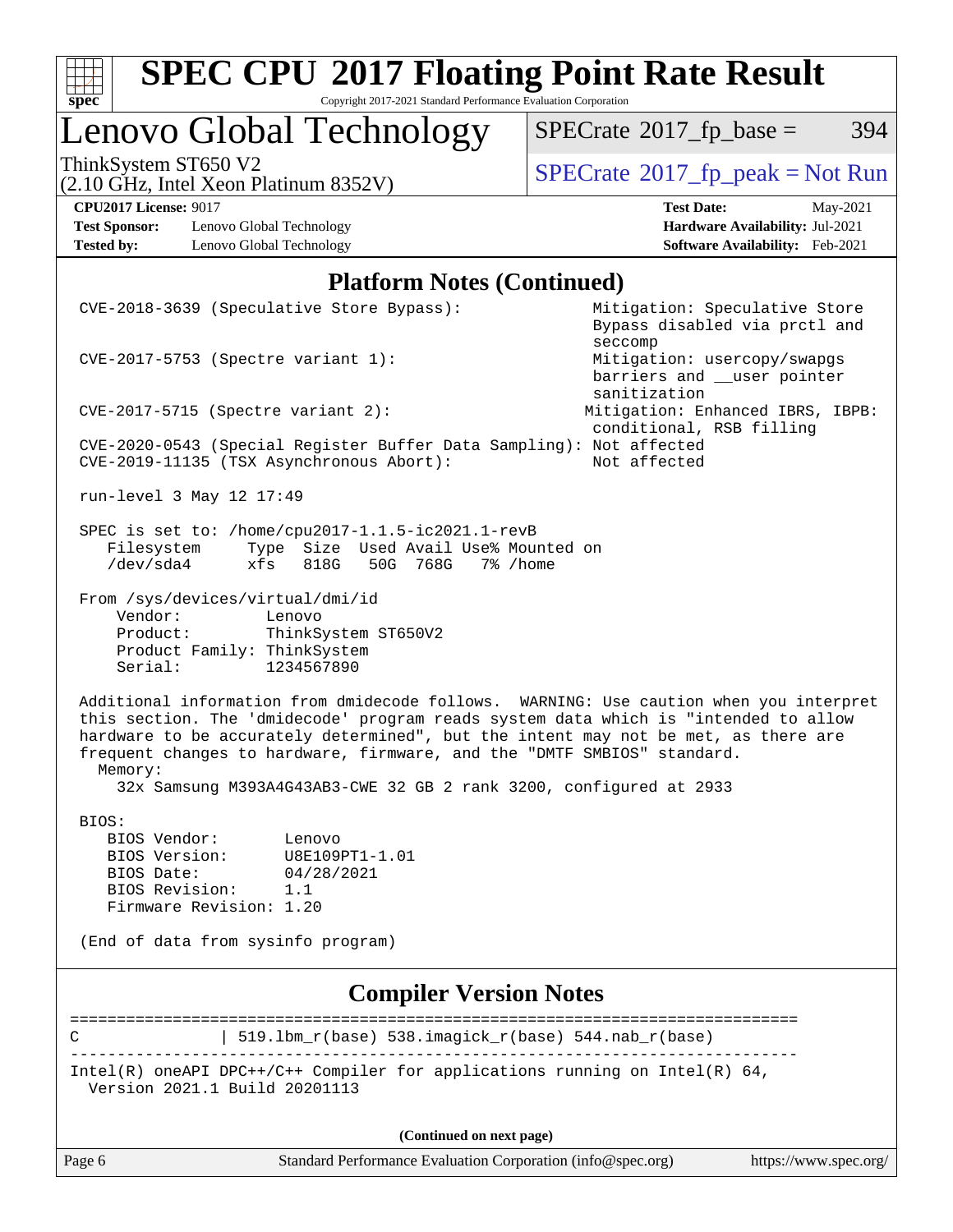

Copyright 2017-2021 Standard Performance Evaluation Corporation

## Lenovo Global Technology

 $SPECTate$ <sup>®</sup>[2017\\_fp\\_base =](http://www.spec.org/auto/cpu2017/Docs/result-fields.html#SPECrate2017fpbase) 394

(2.10 GHz, Intel Xeon Platinum 8352V)

ThinkSystem ST650 V2<br>
(2.10 GHz, Intel Xeon Platinum 8352V) [SPECrate](http://www.spec.org/auto/cpu2017/Docs/result-fields.html#SPECrate2017fppeak)®[2017\\_fp\\_peak = N](http://www.spec.org/auto/cpu2017/Docs/result-fields.html#SPECrate2017fppeak)ot Run

**[Test Sponsor:](http://www.spec.org/auto/cpu2017/Docs/result-fields.html#TestSponsor)** Lenovo Global Technology **[Hardware Availability:](http://www.spec.org/auto/cpu2017/Docs/result-fields.html#HardwareAvailability)** Jul-2021 **[Tested by:](http://www.spec.org/auto/cpu2017/Docs/result-fields.html#Testedby)** Lenovo Global Technology **[Software Availability:](http://www.spec.org/auto/cpu2017/Docs/result-fields.html#SoftwareAvailability)** Feb-2021

**[CPU2017 License:](http://www.spec.org/auto/cpu2017/Docs/result-fields.html#CPU2017License)** 9017 **[Test Date:](http://www.spec.org/auto/cpu2017/Docs/result-fields.html#TestDate)** May-2021

### **[Compiler Version Notes \(Continued\)](http://www.spec.org/auto/cpu2017/Docs/result-fields.html#CompilerVersionNotes)**

|             | Copyright (C) 1985-2020 Intel Corporation. All rights reserved.                                                                                                                                                                                                                                                                                                                                                                                                                                                                                                            |                       |
|-------------|----------------------------------------------------------------------------------------------------------------------------------------------------------------------------------------------------------------------------------------------------------------------------------------------------------------------------------------------------------------------------------------------------------------------------------------------------------------------------------------------------------------------------------------------------------------------------|-----------------------|
|             |                                                                                                                                                                                                                                                                                                                                                                                                                                                                                                                                                                            |                       |
| $C++$       | $\vert$ 508.namd_r(base) 510.parest_r(base)                                                                                                                                                                                                                                                                                                                                                                                                                                                                                                                                |                       |
|             | $Intel(R)$ oneAPI DPC++/C++ Compiler for applications running on Intel(R) 64,<br>Version 2021.1 Build 20201113<br>Copyright (C) 1985-2020 Intel Corporation. All rights reserved.                                                                                                                                                                                                                                                                                                                                                                                          |                       |
| $C++$ , $C$ | $\vert$ 511.povray_r(base) 526.blender_r(base)                                                                                                                                                                                                                                                                                                                                                                                                                                                                                                                             |                       |
|             | $Intel(R)$ oneAPI DPC++/C++ Compiler for applications running on Intel(R) 64,<br>Version 2021.1 Build 20201113<br>Copyright (C) 1985-2020 Intel Corporation. All rights reserved.<br>Intel(R) oneAPI DPC++/C++ Compiler for applications running on Intel(R) $64$ ,<br>Version 2021.1 Build 20201113<br>Copyright (C) 1985-2020 Intel Corporation. All rights reserved.                                                                                                                                                                                                    |                       |
|             | $C++$ , C, Fortran   507.cactuBSSN_r(base)                                                                                                                                                                                                                                                                                                                                                                                                                                                                                                                                 |                       |
|             | Intel(R) oneAPI DPC++/C++ Compiler for applications running on Intel(R) 64,<br>Version 2021.1 Build 20201113<br>Copyright (C) 1985-2020 Intel Corporation. All rights reserved.<br>Intel(R) oneAPI DPC++/C++ Compiler for applications running on Intel(R) $64$ ,<br>Version 2021.1 Build 20201113<br>Copyright (C) 1985-2020 Intel Corporation. All rights reserved.<br>Intel(R) Fortran Intel(R) 64 Compiler Classic for applications running on<br>Intel(R) 64, Version 2021.1 Build 20201112_000000<br>Copyright (C) 1985-2020 Intel Corporation. All rights reserved. |                       |
| Fortran     | 503.bwaves_r(base) 549.fotonik3d_r(base) 554.roms_r(base)                                                                                                                                                                                                                                                                                                                                                                                                                                                                                                                  |                       |
|             | Intel(R) Fortran Intel(R) 64 Compiler Classic for applications running on<br>Intel(R) 64, Version 2021.1 Build 20201112_000000<br>Copyright (C) 1985-2020 Intel Corporation. All rights reserved.<br>_______________________                                                                                                                                                                                                                                                                                                                                               |                       |
|             | Fortran, $C$   521.wrf_r(base) 527.cam4_r(base)                                                                                                                                                                                                                                                                                                                                                                                                                                                                                                                            |                       |
|             | (Continued on next page)                                                                                                                                                                                                                                                                                                                                                                                                                                                                                                                                                   |                       |
| Page 7      | Standard Performance Evaluation Corporation (info@spec.org)                                                                                                                                                                                                                                                                                                                                                                                                                                                                                                                | https://www.spec.org/ |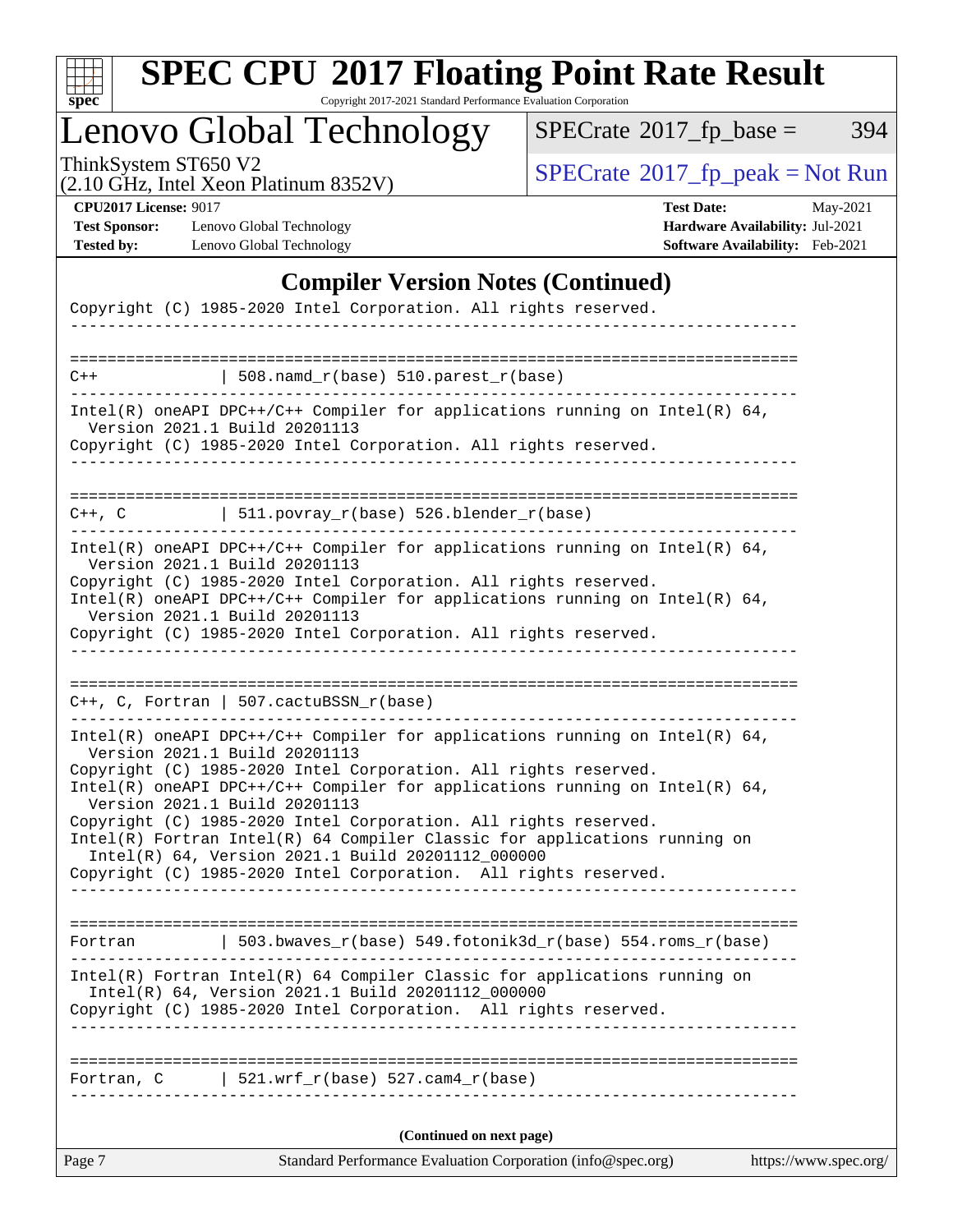

## Lenovo Global Technology

 $SPECTate@2017_fp\_base = 394$ 

(2.10 GHz, Intel Xeon Platinum 8352V)

ThinkSystem ST650 V2<br>  $\begin{array}{c}\n\text{SPECrate} \textcirc 2017\_fp\_peak = Not Run \\
\text{SPECrate} \textcirc 2017\_fp\_peak = Not Run\n\end{array}$  $\begin{array}{c}\n\text{SPECrate} \textcirc 2017\_fp\_peak = Not Run \\
\text{SPECrate} \textcirc 2017\_fp\_peak = Not Run\n\end{array}$  $\begin{array}{c}\n\text{SPECrate} \textcirc 2017\_fp\_peak = Not Run \\
\text{SPECrate} \textcirc 2017\_fp\_peak = Not Run\n\end{array}$ 

**[Test Sponsor:](http://www.spec.org/auto/cpu2017/Docs/result-fields.html#TestSponsor)** Lenovo Global Technology **[Hardware Availability:](http://www.spec.org/auto/cpu2017/Docs/result-fields.html#HardwareAvailability)** Jul-2021 **[Tested by:](http://www.spec.org/auto/cpu2017/Docs/result-fields.html#Testedby)** Lenovo Global Technology **[Software Availability:](http://www.spec.org/auto/cpu2017/Docs/result-fields.html#SoftwareAvailability)** Feb-2021

**[CPU2017 License:](http://www.spec.org/auto/cpu2017/Docs/result-fields.html#CPU2017License)** 9017 **[Test Date:](http://www.spec.org/auto/cpu2017/Docs/result-fields.html#TestDate)** May-2021

### **[Compiler Version Notes \(Continued\)](http://www.spec.org/auto/cpu2017/Docs/result-fields.html#CompilerVersionNotes)**

Intel(R) Fortran Intel(R) 64 Compiler Classic for applications running on Intel(R) 64, Version 2021.1 Build 20201112\_000000 Copyright (C) 1985-2020 Intel Corporation. All rights reserved. Intel(R) oneAPI DPC++/C++ Compiler for applications running on Intel(R)  $64$ , Version 2021.1 Build 20201113 Copyright (C) 1985-2020 Intel Corporation. All rights reserved. ------------------------------------------------------------------------------

### **[Base Compiler Invocation](http://www.spec.org/auto/cpu2017/Docs/result-fields.html#BaseCompilerInvocation)**

[C benchmarks](http://www.spec.org/auto/cpu2017/Docs/result-fields.html#Cbenchmarks):

[icx](http://www.spec.org/cpu2017/results/res2021q2/cpu2017-20210524-26716.flags.html#user_CCbase_intel_icx_fe2d28d19ae2a5db7c42fe0f2a2aed77cb715edd4aeb23434404a8be6683fe239869bb6ca8154ca98265c2e3b9226a719a0efe2953a4a7018c379b7010ccf087)

[C++ benchmarks:](http://www.spec.org/auto/cpu2017/Docs/result-fields.html#CXXbenchmarks) [icpx](http://www.spec.org/cpu2017/results/res2021q2/cpu2017-20210524-26716.flags.html#user_CXXbase_intel_icpx_1e918ed14c436bf4b9b7c8bcdd51d4539fc71b3df010bd1e9f8732d9c34c2b2914e48204a846820f3c0ebb4095dea797a5c30b458ac0b6dffac65d78f781f5ca)

[Fortran benchmarks](http://www.spec.org/auto/cpu2017/Docs/result-fields.html#Fortranbenchmarks): [ifort](http://www.spec.org/cpu2017/results/res2021q2/cpu2017-20210524-26716.flags.html#user_FCbase_intel_ifort_8111460550e3ca792625aed983ce982f94888b8b503583aa7ba2b8303487b4d8a21a13e7191a45c5fd58ff318f48f9492884d4413fa793fd88dd292cad7027ca)

[Benchmarks using both Fortran and C](http://www.spec.org/auto/cpu2017/Docs/result-fields.html#BenchmarksusingbothFortranandC): [ifort](http://www.spec.org/cpu2017/results/res2021q2/cpu2017-20210524-26716.flags.html#user_CC_FCbase_intel_ifort_8111460550e3ca792625aed983ce982f94888b8b503583aa7ba2b8303487b4d8a21a13e7191a45c5fd58ff318f48f9492884d4413fa793fd88dd292cad7027ca) [icx](http://www.spec.org/cpu2017/results/res2021q2/cpu2017-20210524-26716.flags.html#user_CC_FCbase_intel_icx_fe2d28d19ae2a5db7c42fe0f2a2aed77cb715edd4aeb23434404a8be6683fe239869bb6ca8154ca98265c2e3b9226a719a0efe2953a4a7018c379b7010ccf087)

[Benchmarks using both C and C++](http://www.spec.org/auto/cpu2017/Docs/result-fields.html#BenchmarksusingbothCandCXX): [icpx](http://www.spec.org/cpu2017/results/res2021q2/cpu2017-20210524-26716.flags.html#user_CC_CXXbase_intel_icpx_1e918ed14c436bf4b9b7c8bcdd51d4539fc71b3df010bd1e9f8732d9c34c2b2914e48204a846820f3c0ebb4095dea797a5c30b458ac0b6dffac65d78f781f5ca) [icx](http://www.spec.org/cpu2017/results/res2021q2/cpu2017-20210524-26716.flags.html#user_CC_CXXbase_intel_icx_fe2d28d19ae2a5db7c42fe0f2a2aed77cb715edd4aeb23434404a8be6683fe239869bb6ca8154ca98265c2e3b9226a719a0efe2953a4a7018c379b7010ccf087)

[Benchmarks using Fortran, C, and C++:](http://www.spec.org/auto/cpu2017/Docs/result-fields.html#BenchmarksusingFortranCandCXX) [icpx](http://www.spec.org/cpu2017/results/res2021q2/cpu2017-20210524-26716.flags.html#user_CC_CXX_FCbase_intel_icpx_1e918ed14c436bf4b9b7c8bcdd51d4539fc71b3df010bd1e9f8732d9c34c2b2914e48204a846820f3c0ebb4095dea797a5c30b458ac0b6dffac65d78f781f5ca) [icx](http://www.spec.org/cpu2017/results/res2021q2/cpu2017-20210524-26716.flags.html#user_CC_CXX_FCbase_intel_icx_fe2d28d19ae2a5db7c42fe0f2a2aed77cb715edd4aeb23434404a8be6683fe239869bb6ca8154ca98265c2e3b9226a719a0efe2953a4a7018c379b7010ccf087) [ifort](http://www.spec.org/cpu2017/results/res2021q2/cpu2017-20210524-26716.flags.html#user_CC_CXX_FCbase_intel_ifort_8111460550e3ca792625aed983ce982f94888b8b503583aa7ba2b8303487b4d8a21a13e7191a45c5fd58ff318f48f9492884d4413fa793fd88dd292cad7027ca)

### **[Base Portability Flags](http://www.spec.org/auto/cpu2017/Docs/result-fields.html#BasePortabilityFlags)**

 503.bwaves\_r: [-DSPEC\\_LP64](http://www.spec.org/cpu2017/results/res2021q2/cpu2017-20210524-26716.flags.html#suite_basePORTABILITY503_bwaves_r_DSPEC_LP64) 507.cactuBSSN\_r: [-DSPEC\\_LP64](http://www.spec.org/cpu2017/results/res2021q2/cpu2017-20210524-26716.flags.html#suite_basePORTABILITY507_cactuBSSN_r_DSPEC_LP64) 508.namd\_r: [-DSPEC\\_LP64](http://www.spec.org/cpu2017/results/res2021q2/cpu2017-20210524-26716.flags.html#suite_basePORTABILITY508_namd_r_DSPEC_LP64) 510.parest\_r: [-DSPEC\\_LP64](http://www.spec.org/cpu2017/results/res2021q2/cpu2017-20210524-26716.flags.html#suite_basePORTABILITY510_parest_r_DSPEC_LP64) 511.povray\_r: [-DSPEC\\_LP64](http://www.spec.org/cpu2017/results/res2021q2/cpu2017-20210524-26716.flags.html#suite_basePORTABILITY511_povray_r_DSPEC_LP64) 519.lbm\_r: [-DSPEC\\_LP64](http://www.spec.org/cpu2017/results/res2021q2/cpu2017-20210524-26716.flags.html#suite_basePORTABILITY519_lbm_r_DSPEC_LP64) 521.wrf\_r: [-DSPEC\\_LP64](http://www.spec.org/cpu2017/results/res2021q2/cpu2017-20210524-26716.flags.html#suite_basePORTABILITY521_wrf_r_DSPEC_LP64) [-DSPEC\\_CASE\\_FLAG](http://www.spec.org/cpu2017/results/res2021q2/cpu2017-20210524-26716.flags.html#b521.wrf_r_baseCPORTABILITY_DSPEC_CASE_FLAG) [-convert big\\_endian](http://www.spec.org/cpu2017/results/res2021q2/cpu2017-20210524-26716.flags.html#user_baseFPORTABILITY521_wrf_r_convert_big_endian_c3194028bc08c63ac5d04de18c48ce6d347e4e562e8892b8bdbdc0214820426deb8554edfa529a3fb25a586e65a3d812c835984020483e7e73212c4d31a38223) 526.blender\_r: [-DSPEC\\_LP64](http://www.spec.org/cpu2017/results/res2021q2/cpu2017-20210524-26716.flags.html#suite_basePORTABILITY526_blender_r_DSPEC_LP64) [-DSPEC\\_LINUX](http://www.spec.org/cpu2017/results/res2021q2/cpu2017-20210524-26716.flags.html#b526.blender_r_baseCPORTABILITY_DSPEC_LINUX) [-funsigned-char](http://www.spec.org/cpu2017/results/res2021q2/cpu2017-20210524-26716.flags.html#user_baseCPORTABILITY526_blender_r_force_uchar_40c60f00ab013830e2dd6774aeded3ff59883ba5a1fc5fc14077f794d777847726e2a5858cbc7672e36e1b067e7e5c1d9a74f7176df07886a243d7cc18edfe67) 527.cam4\_r: [-DSPEC\\_LP64](http://www.spec.org/cpu2017/results/res2021q2/cpu2017-20210524-26716.flags.html#suite_basePORTABILITY527_cam4_r_DSPEC_LP64) [-DSPEC\\_CASE\\_FLAG](http://www.spec.org/cpu2017/results/res2021q2/cpu2017-20210524-26716.flags.html#b527.cam4_r_baseCPORTABILITY_DSPEC_CASE_FLAG) 538.imagick\_r: [-DSPEC\\_LP64](http://www.spec.org/cpu2017/results/res2021q2/cpu2017-20210524-26716.flags.html#suite_basePORTABILITY538_imagick_r_DSPEC_LP64) 544.nab\_r: [-DSPEC\\_LP64](http://www.spec.org/cpu2017/results/res2021q2/cpu2017-20210524-26716.flags.html#suite_basePORTABILITY544_nab_r_DSPEC_LP64) 549.fotonik3d\_r: [-DSPEC\\_LP64](http://www.spec.org/cpu2017/results/res2021q2/cpu2017-20210524-26716.flags.html#suite_basePORTABILITY549_fotonik3d_r_DSPEC_LP64) 554.roms\_r: [-DSPEC\\_LP64](http://www.spec.org/cpu2017/results/res2021q2/cpu2017-20210524-26716.flags.html#suite_basePORTABILITY554_roms_r_DSPEC_LP64)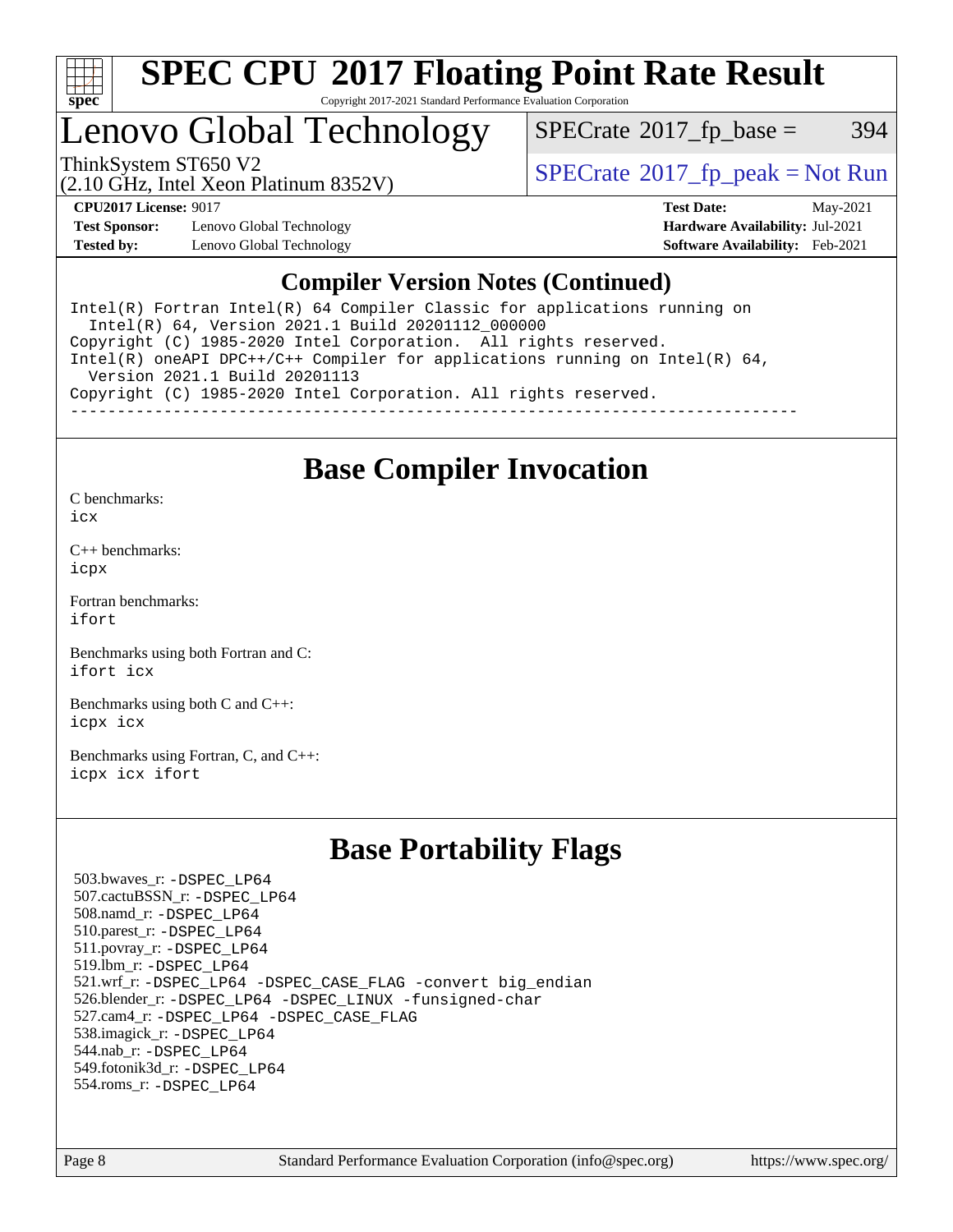

Copyright 2017-2021 Standard Performance Evaluation Corporation

## Lenovo Global Technology

 $SPECTate@2017<sub>fp</sub> base =  $394$$ 

(2.10 GHz, Intel Xeon Platinum 8352V)

ThinkSystem ST650 V2<br>  $\begin{array}{c} \text{SPECrate} \textcirc 2017 \text{ fp\_peak} = \text{Not Run} \end{array}$  $\begin{array}{c} \text{SPECrate} \textcirc 2017 \text{ fp\_peak} = \text{Not Run} \end{array}$  $\begin{array}{c} \text{SPECrate} \textcirc 2017 \text{ fp\_peak} = \text{Not Run} \end{array}$ 

**[Test Sponsor:](http://www.spec.org/auto/cpu2017/Docs/result-fields.html#TestSponsor)** Lenovo Global Technology **[Hardware Availability:](http://www.spec.org/auto/cpu2017/Docs/result-fields.html#HardwareAvailability)** Jul-2021 **[Tested by:](http://www.spec.org/auto/cpu2017/Docs/result-fields.html#Testedby)** Lenovo Global Technology **[Software Availability:](http://www.spec.org/auto/cpu2017/Docs/result-fields.html#SoftwareAvailability)** Feb-2021

**[CPU2017 License:](http://www.spec.org/auto/cpu2017/Docs/result-fields.html#CPU2017License)** 9017 **[Test Date:](http://www.spec.org/auto/cpu2017/Docs/result-fields.html#TestDate)** May-2021

### **[Base Optimization Flags](http://www.spec.org/auto/cpu2017/Docs/result-fields.html#BaseOptimizationFlags)**

### [C benchmarks:](http://www.spec.org/auto/cpu2017/Docs/result-fields.html#Cbenchmarks)

[-w](http://www.spec.org/cpu2017/results/res2021q2/cpu2017-20210524-26716.flags.html#user_CCbase_supress_warning_66fb2c4e5c1dd10f38bdd29623979399e5ae75ae6e5453792d82ef66afed381df4a8602f92cac8d2ea0fffa7b93b4b1ccb9ecad4af01c9b2fe338b2082ae3859) [-std=c11](http://www.spec.org/cpu2017/results/res2021q2/cpu2017-20210524-26716.flags.html#user_CCbase_std-icc-std_0e1c27790398a4642dfca32ffe6c27b5796f9c2d2676156f2e42c9c44eaad0c049b1cdb667a270c34d979996257aeb8fc440bfb01818dbc9357bd9d174cb8524) [-m64](http://www.spec.org/cpu2017/results/res2021q2/cpu2017-20210524-26716.flags.html#user_CCbase_m64-icc) [-Wl,-z,muldefs](http://www.spec.org/cpu2017/results/res2021q2/cpu2017-20210524-26716.flags.html#user_CCbase_link_force_multiple1_b4cbdb97b34bdee9ceefcfe54f4c8ea74255f0b02a4b23e853cdb0e18eb4525ac79b5a88067c842dd0ee6996c24547a27a4b99331201badda8798ef8a743f577) [-xCORE-AVX512](http://www.spec.org/cpu2017/results/res2021q2/cpu2017-20210524-26716.flags.html#user_CCbase_f-xCORE-AVX512) [-Ofast](http://www.spec.org/cpu2017/results/res2021q2/cpu2017-20210524-26716.flags.html#user_CCbase_f-Ofast) [-ffast-math](http://www.spec.org/cpu2017/results/res2021q2/cpu2017-20210524-26716.flags.html#user_CCbase_f-ffast-math) [-flto](http://www.spec.org/cpu2017/results/res2021q2/cpu2017-20210524-26716.flags.html#user_CCbase_f-flto) [-mfpmath=sse](http://www.spec.org/cpu2017/results/res2021q2/cpu2017-20210524-26716.flags.html#user_CCbase_f-mfpmath_70eb8fac26bde974f8ab713bc9086c5621c0b8d2f6c86f38af0bd7062540daf19db5f3a066d8c6684be05d84c9b6322eb3b5be6619d967835195b93d6c02afa1) [-funroll-loops](http://www.spec.org/cpu2017/results/res2021q2/cpu2017-20210524-26716.flags.html#user_CCbase_f-funroll-loops) [-qopt-mem-layout-trans=4](http://www.spec.org/cpu2017/results/res2021q2/cpu2017-20210524-26716.flags.html#user_CCbase_f-qopt-mem-layout-trans_fa39e755916c150a61361b7846f310bcdf6f04e385ef281cadf3647acec3f0ae266d1a1d22d972a7087a248fd4e6ca390a3634700869573d231a252c784941a8) [-mbranches-within-32B-boundaries](http://www.spec.org/cpu2017/results/res2021q2/cpu2017-20210524-26716.flags.html#user_CCbase_f-mbranches-within-32B-boundaries) [-ljemalloc](http://www.spec.org/cpu2017/results/res2021q2/cpu2017-20210524-26716.flags.html#user_CCbase_jemalloc_link_lib_d1249b907c500fa1c0672f44f562e3d0f79738ae9e3c4a9c376d49f265a04b9c99b167ecedbf6711b3085be911c67ff61f150a17b3472be731631ba4d0471706) [-L/usr/local/jemalloc64-5.0.1/lib](http://www.spec.org/cpu2017/results/res2021q2/cpu2017-20210524-26716.flags.html#user_CCbase_jemalloc_link_path64_1_cc289568b1a6c0fd3b62c91b824c27fcb5af5e8098e6ad028160d21144ef1b8aef3170d2acf0bee98a8da324cfe4f67d0a3d0c4cc4673d993d694dc2a0df248b) [C++ benchmarks:](http://www.spec.org/auto/cpu2017/Docs/result-fields.html#CXXbenchmarks) [-w](http://www.spec.org/cpu2017/results/res2021q2/cpu2017-20210524-26716.flags.html#user_CXXbase_supress_warning_66fb2c4e5c1dd10f38bdd29623979399e5ae75ae6e5453792d82ef66afed381df4a8602f92cac8d2ea0fffa7b93b4b1ccb9ecad4af01c9b2fe338b2082ae3859) [-m64](http://www.spec.org/cpu2017/results/res2021q2/cpu2017-20210524-26716.flags.html#user_CXXbase_m64-icc) [-Wl,-z,muldefs](http://www.spec.org/cpu2017/results/res2021q2/cpu2017-20210524-26716.flags.html#user_CXXbase_link_force_multiple1_b4cbdb97b34bdee9ceefcfe54f4c8ea74255f0b02a4b23e853cdb0e18eb4525ac79b5a88067c842dd0ee6996c24547a27a4b99331201badda8798ef8a743f577) [-xCORE-AVX512](http://www.spec.org/cpu2017/results/res2021q2/cpu2017-20210524-26716.flags.html#user_CXXbase_f-xCORE-AVX512) [-Ofast](http://www.spec.org/cpu2017/results/res2021q2/cpu2017-20210524-26716.flags.html#user_CXXbase_f-Ofast) [-ffast-math](http://www.spec.org/cpu2017/results/res2021q2/cpu2017-20210524-26716.flags.html#user_CXXbase_f-ffast-math) [-flto](http://www.spec.org/cpu2017/results/res2021q2/cpu2017-20210524-26716.flags.html#user_CXXbase_f-flto) [-mfpmath=sse](http://www.spec.org/cpu2017/results/res2021q2/cpu2017-20210524-26716.flags.html#user_CXXbase_f-mfpmath_70eb8fac26bde974f8ab713bc9086c5621c0b8d2f6c86f38af0bd7062540daf19db5f3a066d8c6684be05d84c9b6322eb3b5be6619d967835195b93d6c02afa1) [-funroll-loops](http://www.spec.org/cpu2017/results/res2021q2/cpu2017-20210524-26716.flags.html#user_CXXbase_f-funroll-loops) [-qopt-mem-layout-trans=4](http://www.spec.org/cpu2017/results/res2021q2/cpu2017-20210524-26716.flags.html#user_CXXbase_f-qopt-mem-layout-trans_fa39e755916c150a61361b7846f310bcdf6f04e385ef281cadf3647acec3f0ae266d1a1d22d972a7087a248fd4e6ca390a3634700869573d231a252c784941a8) [-mbranches-within-32B-boundaries](http://www.spec.org/cpu2017/results/res2021q2/cpu2017-20210524-26716.flags.html#user_CXXbase_f-mbranches-within-32B-boundaries) [-ljemalloc](http://www.spec.org/cpu2017/results/res2021q2/cpu2017-20210524-26716.flags.html#user_CXXbase_jemalloc_link_lib_d1249b907c500fa1c0672f44f562e3d0f79738ae9e3c4a9c376d49f265a04b9c99b167ecedbf6711b3085be911c67ff61f150a17b3472be731631ba4d0471706) [-L/usr/local/jemalloc64-5.0.1/lib](http://www.spec.org/cpu2017/results/res2021q2/cpu2017-20210524-26716.flags.html#user_CXXbase_jemalloc_link_path64_1_cc289568b1a6c0fd3b62c91b824c27fcb5af5e8098e6ad028160d21144ef1b8aef3170d2acf0bee98a8da324cfe4f67d0a3d0c4cc4673d993d694dc2a0df248b) [Fortran benchmarks](http://www.spec.org/auto/cpu2017/Docs/result-fields.html#Fortranbenchmarks): [-w](http://www.spec.org/cpu2017/results/res2021q2/cpu2017-20210524-26716.flags.html#user_FCbase_supress_warning_66fb2c4e5c1dd10f38bdd29623979399e5ae75ae6e5453792d82ef66afed381df4a8602f92cac8d2ea0fffa7b93b4b1ccb9ecad4af01c9b2fe338b2082ae3859) [-m64](http://www.spec.org/cpu2017/results/res2021q2/cpu2017-20210524-26716.flags.html#user_FCbase_m64-icc) [-Wl,-z,muldefs](http://www.spec.org/cpu2017/results/res2021q2/cpu2017-20210524-26716.flags.html#user_FCbase_link_force_multiple1_b4cbdb97b34bdee9ceefcfe54f4c8ea74255f0b02a4b23e853cdb0e18eb4525ac79b5a88067c842dd0ee6996c24547a27a4b99331201badda8798ef8a743f577) [-xCORE-AVX512](http://www.spec.org/cpu2017/results/res2021q2/cpu2017-20210524-26716.flags.html#user_FCbase_f-xCORE-AVX512) [-O3](http://www.spec.org/cpu2017/results/res2021q2/cpu2017-20210524-26716.flags.html#user_FCbase_f-O3) [-ipo](http://www.spec.org/cpu2017/results/res2021q2/cpu2017-20210524-26716.flags.html#user_FCbase_f-ipo) [-no-prec-div](http://www.spec.org/cpu2017/results/res2021q2/cpu2017-20210524-26716.flags.html#user_FCbase_f-no-prec-div) [-qopt-prefetch](http://www.spec.org/cpu2017/results/res2021q2/cpu2017-20210524-26716.flags.html#user_FCbase_f-qopt-prefetch) [-ffinite-math-only](http://www.spec.org/cpu2017/results/res2021q2/cpu2017-20210524-26716.flags.html#user_FCbase_f_finite_math_only_cb91587bd2077682c4b38af759c288ed7c732db004271a9512da14a4f8007909a5f1427ecbf1a0fb78ff2a814402c6114ac565ca162485bbcae155b5e4258871) [-qopt-multiple-gather-scatter-by-shuffles](http://www.spec.org/cpu2017/results/res2021q2/cpu2017-20210524-26716.flags.html#user_FCbase_f-qopt-multiple-gather-scatter-by-shuffles) [-qopt-mem-layout-trans=4](http://www.spec.org/cpu2017/results/res2021q2/cpu2017-20210524-26716.flags.html#user_FCbase_f-qopt-mem-layout-trans_fa39e755916c150a61361b7846f310bcdf6f04e385ef281cadf3647acec3f0ae266d1a1d22d972a7087a248fd4e6ca390a3634700869573d231a252c784941a8) [-nostandard-realloc-lhs](http://www.spec.org/cpu2017/results/res2021q2/cpu2017-20210524-26716.flags.html#user_FCbase_f_2003_std_realloc_82b4557e90729c0f113870c07e44d33d6f5a304b4f63d4c15d2d0f1fab99f5daaed73bdb9275d9ae411527f28b936061aa8b9c8f2d63842963b95c9dd6426b8a) [-align array32byte](http://www.spec.org/cpu2017/results/res2021q2/cpu2017-20210524-26716.flags.html#user_FCbase_align_array32byte_b982fe038af199962ba9a80c053b8342c548c85b40b8e86eb3cc33dee0d7986a4af373ac2d51c3f7cf710a18d62fdce2948f201cd044323541f22fc0fffc51b6) [-auto](http://www.spec.org/cpu2017/results/res2021q2/cpu2017-20210524-26716.flags.html#user_FCbase_f-auto) [-mbranches-within-32B-boundaries](http://www.spec.org/cpu2017/results/res2021q2/cpu2017-20210524-26716.flags.html#user_FCbase_f-mbranches-within-32B-boundaries) [-ljemalloc](http://www.spec.org/cpu2017/results/res2021q2/cpu2017-20210524-26716.flags.html#user_FCbase_jemalloc_link_lib_d1249b907c500fa1c0672f44f562e3d0f79738ae9e3c4a9c376d49f265a04b9c99b167ecedbf6711b3085be911c67ff61f150a17b3472be731631ba4d0471706) [-L/usr/local/jemalloc64-5.0.1/lib](http://www.spec.org/cpu2017/results/res2021q2/cpu2017-20210524-26716.flags.html#user_FCbase_jemalloc_link_path64_1_cc289568b1a6c0fd3b62c91b824c27fcb5af5e8098e6ad028160d21144ef1b8aef3170d2acf0bee98a8da324cfe4f67d0a3d0c4cc4673d993d694dc2a0df248b) [Benchmarks using both Fortran and C:](http://www.spec.org/auto/cpu2017/Docs/result-fields.html#BenchmarksusingbothFortranandC) [-w](http://www.spec.org/cpu2017/results/res2021q2/cpu2017-20210524-26716.flags.html#user_CC_FCbase_supress_warning_66fb2c4e5c1dd10f38bdd29623979399e5ae75ae6e5453792d82ef66afed381df4a8602f92cac8d2ea0fffa7b93b4b1ccb9ecad4af01c9b2fe338b2082ae3859) [-m64](http://www.spec.org/cpu2017/results/res2021q2/cpu2017-20210524-26716.flags.html#user_CC_FCbase_m64-icc) [-std=c11](http://www.spec.org/cpu2017/results/res2021q2/cpu2017-20210524-26716.flags.html#user_CC_FCbase_std-icc-std_0e1c27790398a4642dfca32ffe6c27b5796f9c2d2676156f2e42c9c44eaad0c049b1cdb667a270c34d979996257aeb8fc440bfb01818dbc9357bd9d174cb8524) [-Wl,-z,muldefs](http://www.spec.org/cpu2017/results/res2021q2/cpu2017-20210524-26716.flags.html#user_CC_FCbase_link_force_multiple1_b4cbdb97b34bdee9ceefcfe54f4c8ea74255f0b02a4b23e853cdb0e18eb4525ac79b5a88067c842dd0ee6996c24547a27a4b99331201badda8798ef8a743f577) [-xCORE-AVX512](http://www.spec.org/cpu2017/results/res2021q2/cpu2017-20210524-26716.flags.html#user_CC_FCbase_f-xCORE-AVX512) [-Ofast](http://www.spec.org/cpu2017/results/res2021q2/cpu2017-20210524-26716.flags.html#user_CC_FCbase_f-Ofast) [-ffast-math](http://www.spec.org/cpu2017/results/res2021q2/cpu2017-20210524-26716.flags.html#user_CC_FCbase_f-ffast-math) [-flto](http://www.spec.org/cpu2017/results/res2021q2/cpu2017-20210524-26716.flags.html#user_CC_FCbase_f-flto) [-mfpmath=sse](http://www.spec.org/cpu2017/results/res2021q2/cpu2017-20210524-26716.flags.html#user_CC_FCbase_f-mfpmath_70eb8fac26bde974f8ab713bc9086c5621c0b8d2f6c86f38af0bd7062540daf19db5f3a066d8c6684be05d84c9b6322eb3b5be6619d967835195b93d6c02afa1) [-funroll-loops](http://www.spec.org/cpu2017/results/res2021q2/cpu2017-20210524-26716.flags.html#user_CC_FCbase_f-funroll-loops) [-qopt-mem-layout-trans=4](http://www.spec.org/cpu2017/results/res2021q2/cpu2017-20210524-26716.flags.html#user_CC_FCbase_f-qopt-mem-layout-trans_fa39e755916c150a61361b7846f310bcdf6f04e385ef281cadf3647acec3f0ae266d1a1d22d972a7087a248fd4e6ca390a3634700869573d231a252c784941a8) [-O3](http://www.spec.org/cpu2017/results/res2021q2/cpu2017-20210524-26716.flags.html#user_CC_FCbase_f-O3) [-ipo](http://www.spec.org/cpu2017/results/res2021q2/cpu2017-20210524-26716.flags.html#user_CC_FCbase_f-ipo) [-no-prec-div](http://www.spec.org/cpu2017/results/res2021q2/cpu2017-20210524-26716.flags.html#user_CC_FCbase_f-no-prec-div) [-qopt-prefetch](http://www.spec.org/cpu2017/results/res2021q2/cpu2017-20210524-26716.flags.html#user_CC_FCbase_f-qopt-prefetch) [-ffinite-math-only](http://www.spec.org/cpu2017/results/res2021q2/cpu2017-20210524-26716.flags.html#user_CC_FCbase_f_finite_math_only_cb91587bd2077682c4b38af759c288ed7c732db004271a9512da14a4f8007909a5f1427ecbf1a0fb78ff2a814402c6114ac565ca162485bbcae155b5e4258871) [-qopt-multiple-gather-scatter-by-shuffles](http://www.spec.org/cpu2017/results/res2021q2/cpu2017-20210524-26716.flags.html#user_CC_FCbase_f-qopt-multiple-gather-scatter-by-shuffles) [-mbranches-within-32B-boundaries](http://www.spec.org/cpu2017/results/res2021q2/cpu2017-20210524-26716.flags.html#user_CC_FCbase_f-mbranches-within-32B-boundaries) [-nostandard-realloc-lhs](http://www.spec.org/cpu2017/results/res2021q2/cpu2017-20210524-26716.flags.html#user_CC_FCbase_f_2003_std_realloc_82b4557e90729c0f113870c07e44d33d6f5a304b4f63d4c15d2d0f1fab99f5daaed73bdb9275d9ae411527f28b936061aa8b9c8f2d63842963b95c9dd6426b8a) [-align array32byte](http://www.spec.org/cpu2017/results/res2021q2/cpu2017-20210524-26716.flags.html#user_CC_FCbase_align_array32byte_b982fe038af199962ba9a80c053b8342c548c85b40b8e86eb3cc33dee0d7986a4af373ac2d51c3f7cf710a18d62fdce2948f201cd044323541f22fc0fffc51b6) [-auto](http://www.spec.org/cpu2017/results/res2021q2/cpu2017-20210524-26716.flags.html#user_CC_FCbase_f-auto) [-ljemalloc](http://www.spec.org/cpu2017/results/res2021q2/cpu2017-20210524-26716.flags.html#user_CC_FCbase_jemalloc_link_lib_d1249b907c500fa1c0672f44f562e3d0f79738ae9e3c4a9c376d49f265a04b9c99b167ecedbf6711b3085be911c67ff61f150a17b3472be731631ba4d0471706) [-L/usr/local/jemalloc64-5.0.1/lib](http://www.spec.org/cpu2017/results/res2021q2/cpu2017-20210524-26716.flags.html#user_CC_FCbase_jemalloc_link_path64_1_cc289568b1a6c0fd3b62c91b824c27fcb5af5e8098e6ad028160d21144ef1b8aef3170d2acf0bee98a8da324cfe4f67d0a3d0c4cc4673d993d694dc2a0df248b) [Benchmarks using both C and C++](http://www.spec.org/auto/cpu2017/Docs/result-fields.html#BenchmarksusingbothCandCXX): [-w](http://www.spec.org/cpu2017/results/res2021q2/cpu2017-20210524-26716.flags.html#user_CC_CXXbase_supress_warning_66fb2c4e5c1dd10f38bdd29623979399e5ae75ae6e5453792d82ef66afed381df4a8602f92cac8d2ea0fffa7b93b4b1ccb9ecad4af01c9b2fe338b2082ae3859) [-m64](http://www.spec.org/cpu2017/results/res2021q2/cpu2017-20210524-26716.flags.html#user_CC_CXXbase_m64-icc) [-std=c11](http://www.spec.org/cpu2017/results/res2021q2/cpu2017-20210524-26716.flags.html#user_CC_CXXbase_std-icc-std_0e1c27790398a4642dfca32ffe6c27b5796f9c2d2676156f2e42c9c44eaad0c049b1cdb667a270c34d979996257aeb8fc440bfb01818dbc9357bd9d174cb8524) [-Wl,-z,muldefs](http://www.spec.org/cpu2017/results/res2021q2/cpu2017-20210524-26716.flags.html#user_CC_CXXbase_link_force_multiple1_b4cbdb97b34bdee9ceefcfe54f4c8ea74255f0b02a4b23e853cdb0e18eb4525ac79b5a88067c842dd0ee6996c24547a27a4b99331201badda8798ef8a743f577) [-xCORE-AVX512](http://www.spec.org/cpu2017/results/res2021q2/cpu2017-20210524-26716.flags.html#user_CC_CXXbase_f-xCORE-AVX512) [-Ofast](http://www.spec.org/cpu2017/results/res2021q2/cpu2017-20210524-26716.flags.html#user_CC_CXXbase_f-Ofast) [-ffast-math](http://www.spec.org/cpu2017/results/res2021q2/cpu2017-20210524-26716.flags.html#user_CC_CXXbase_f-ffast-math) [-flto](http://www.spec.org/cpu2017/results/res2021q2/cpu2017-20210524-26716.flags.html#user_CC_CXXbase_f-flto) [-mfpmath=sse](http://www.spec.org/cpu2017/results/res2021q2/cpu2017-20210524-26716.flags.html#user_CC_CXXbase_f-mfpmath_70eb8fac26bde974f8ab713bc9086c5621c0b8d2f6c86f38af0bd7062540daf19db5f3a066d8c6684be05d84c9b6322eb3b5be6619d967835195b93d6c02afa1) [-funroll-loops](http://www.spec.org/cpu2017/results/res2021q2/cpu2017-20210524-26716.flags.html#user_CC_CXXbase_f-funroll-loops) [-qopt-mem-layout-trans=4](http://www.spec.org/cpu2017/results/res2021q2/cpu2017-20210524-26716.flags.html#user_CC_CXXbase_f-qopt-mem-layout-trans_fa39e755916c150a61361b7846f310bcdf6f04e385ef281cadf3647acec3f0ae266d1a1d22d972a7087a248fd4e6ca390a3634700869573d231a252c784941a8) [-mbranches-within-32B-boundaries](http://www.spec.org/cpu2017/results/res2021q2/cpu2017-20210524-26716.flags.html#user_CC_CXXbase_f-mbranches-within-32B-boundaries) [-ljemalloc](http://www.spec.org/cpu2017/results/res2021q2/cpu2017-20210524-26716.flags.html#user_CC_CXXbase_jemalloc_link_lib_d1249b907c500fa1c0672f44f562e3d0f79738ae9e3c4a9c376d49f265a04b9c99b167ecedbf6711b3085be911c67ff61f150a17b3472be731631ba4d0471706) [-L/usr/local/jemalloc64-5.0.1/lib](http://www.spec.org/cpu2017/results/res2021q2/cpu2017-20210524-26716.flags.html#user_CC_CXXbase_jemalloc_link_path64_1_cc289568b1a6c0fd3b62c91b824c27fcb5af5e8098e6ad028160d21144ef1b8aef3170d2acf0bee98a8da324cfe4f67d0a3d0c4cc4673d993d694dc2a0df248b) [Benchmarks using Fortran, C, and C++:](http://www.spec.org/auto/cpu2017/Docs/result-fields.html#BenchmarksusingFortranCandCXX) [-w](http://www.spec.org/cpu2017/results/res2021q2/cpu2017-20210524-26716.flags.html#user_CC_CXX_FCbase_supress_warning_66fb2c4e5c1dd10f38bdd29623979399e5ae75ae6e5453792d82ef66afed381df4a8602f92cac8d2ea0fffa7b93b4b1ccb9ecad4af01c9b2fe338b2082ae3859) [-m64](http://www.spec.org/cpu2017/results/res2021q2/cpu2017-20210524-26716.flags.html#user_CC_CXX_FCbase_m64-icc) [-std=c11](http://www.spec.org/cpu2017/results/res2021q2/cpu2017-20210524-26716.flags.html#user_CC_CXX_FCbase_std-icc-std_0e1c27790398a4642dfca32ffe6c27b5796f9c2d2676156f2e42c9c44eaad0c049b1cdb667a270c34d979996257aeb8fc440bfb01818dbc9357bd9d174cb8524) [-Wl,-z,muldefs](http://www.spec.org/cpu2017/results/res2021q2/cpu2017-20210524-26716.flags.html#user_CC_CXX_FCbase_link_force_multiple1_b4cbdb97b34bdee9ceefcfe54f4c8ea74255f0b02a4b23e853cdb0e18eb4525ac79b5a88067c842dd0ee6996c24547a27a4b99331201badda8798ef8a743f577) [-xCORE-AVX512](http://www.spec.org/cpu2017/results/res2021q2/cpu2017-20210524-26716.flags.html#user_CC_CXX_FCbase_f-xCORE-AVX512) [-Ofast](http://www.spec.org/cpu2017/results/res2021q2/cpu2017-20210524-26716.flags.html#user_CC_CXX_FCbase_f-Ofast) [-ffast-math](http://www.spec.org/cpu2017/results/res2021q2/cpu2017-20210524-26716.flags.html#user_CC_CXX_FCbase_f-ffast-math) [-flto](http://www.spec.org/cpu2017/results/res2021q2/cpu2017-20210524-26716.flags.html#user_CC_CXX_FCbase_f-flto) [-mfpmath=sse](http://www.spec.org/cpu2017/results/res2021q2/cpu2017-20210524-26716.flags.html#user_CC_CXX_FCbase_f-mfpmath_70eb8fac26bde974f8ab713bc9086c5621c0b8d2f6c86f38af0bd7062540daf19db5f3a066d8c6684be05d84c9b6322eb3b5be6619d967835195b93d6c02afa1) [-funroll-loops](http://www.spec.org/cpu2017/results/res2021q2/cpu2017-20210524-26716.flags.html#user_CC_CXX_FCbase_f-funroll-loops) [-qopt-mem-layout-trans=4](http://www.spec.org/cpu2017/results/res2021q2/cpu2017-20210524-26716.flags.html#user_CC_CXX_FCbase_f-qopt-mem-layout-trans_fa39e755916c150a61361b7846f310bcdf6f04e385ef281cadf3647acec3f0ae266d1a1d22d972a7087a248fd4e6ca390a3634700869573d231a252c784941a8) [-O3](http://www.spec.org/cpu2017/results/res2021q2/cpu2017-20210524-26716.flags.html#user_CC_CXX_FCbase_f-O3) [-no-prec-div](http://www.spec.org/cpu2017/results/res2021q2/cpu2017-20210524-26716.flags.html#user_CC_CXX_FCbase_f-no-prec-div) [-qopt-prefetch](http://www.spec.org/cpu2017/results/res2021q2/cpu2017-20210524-26716.flags.html#user_CC_CXX_FCbase_f-qopt-prefetch) [-ffinite-math-only](http://www.spec.org/cpu2017/results/res2021q2/cpu2017-20210524-26716.flags.html#user_CC_CXX_FCbase_f_finite_math_only_cb91587bd2077682c4b38af759c288ed7c732db004271a9512da14a4f8007909a5f1427ecbf1a0fb78ff2a814402c6114ac565ca162485bbcae155b5e4258871) [-qopt-multiple-gather-scatter-by-shuffles](http://www.spec.org/cpu2017/results/res2021q2/cpu2017-20210524-26716.flags.html#user_CC_CXX_FCbase_f-qopt-multiple-gather-scatter-by-shuffles) [-mbranches-within-32B-boundaries](http://www.spec.org/cpu2017/results/res2021q2/cpu2017-20210524-26716.flags.html#user_CC_CXX_FCbase_f-mbranches-within-32B-boundaries) [-nostandard-realloc-lhs](http://www.spec.org/cpu2017/results/res2021q2/cpu2017-20210524-26716.flags.html#user_CC_CXX_FCbase_f_2003_std_realloc_82b4557e90729c0f113870c07e44d33d6f5a304b4f63d4c15d2d0f1fab99f5daaed73bdb9275d9ae411527f28b936061aa8b9c8f2d63842963b95c9dd6426b8a) [-align array32byte](http://www.spec.org/cpu2017/results/res2021q2/cpu2017-20210524-26716.flags.html#user_CC_CXX_FCbase_align_array32byte_b982fe038af199962ba9a80c053b8342c548c85b40b8e86eb3cc33dee0d7986a4af373ac2d51c3f7cf710a18d62fdce2948f201cd044323541f22fc0fffc51b6) [-auto](http://www.spec.org/cpu2017/results/res2021q2/cpu2017-20210524-26716.flags.html#user_CC_CXX_FCbase_f-auto) [-ljemalloc](http://www.spec.org/cpu2017/results/res2021q2/cpu2017-20210524-26716.flags.html#user_CC_CXX_FCbase_jemalloc_link_lib_d1249b907c500fa1c0672f44f562e3d0f79738ae9e3c4a9c376d49f265a04b9c99b167ecedbf6711b3085be911c67ff61f150a17b3472be731631ba4d0471706) [-L/usr/local/jemalloc64-5.0.1/lib](http://www.spec.org/cpu2017/results/res2021q2/cpu2017-20210524-26716.flags.html#user_CC_CXX_FCbase_jemalloc_link_path64_1_cc289568b1a6c0fd3b62c91b824c27fcb5af5e8098e6ad028160d21144ef1b8aef3170d2acf0bee98a8da324cfe4f67d0a3d0c4cc4673d993d694dc2a0df248b) [The flags files that were used to format this result can be browsed at](tmsearch) <http://www.spec.org/cpu2017/flags/Lenovo-Platform-SPECcpu2017-Flags-V1.2-ICElake-D.html>

[http://www.spec.org/cpu2017/flags/Intel-ic2021-official-linux64\\_revA.html](http://www.spec.org/cpu2017/flags/Intel-ic2021-official-linux64_revA.html)